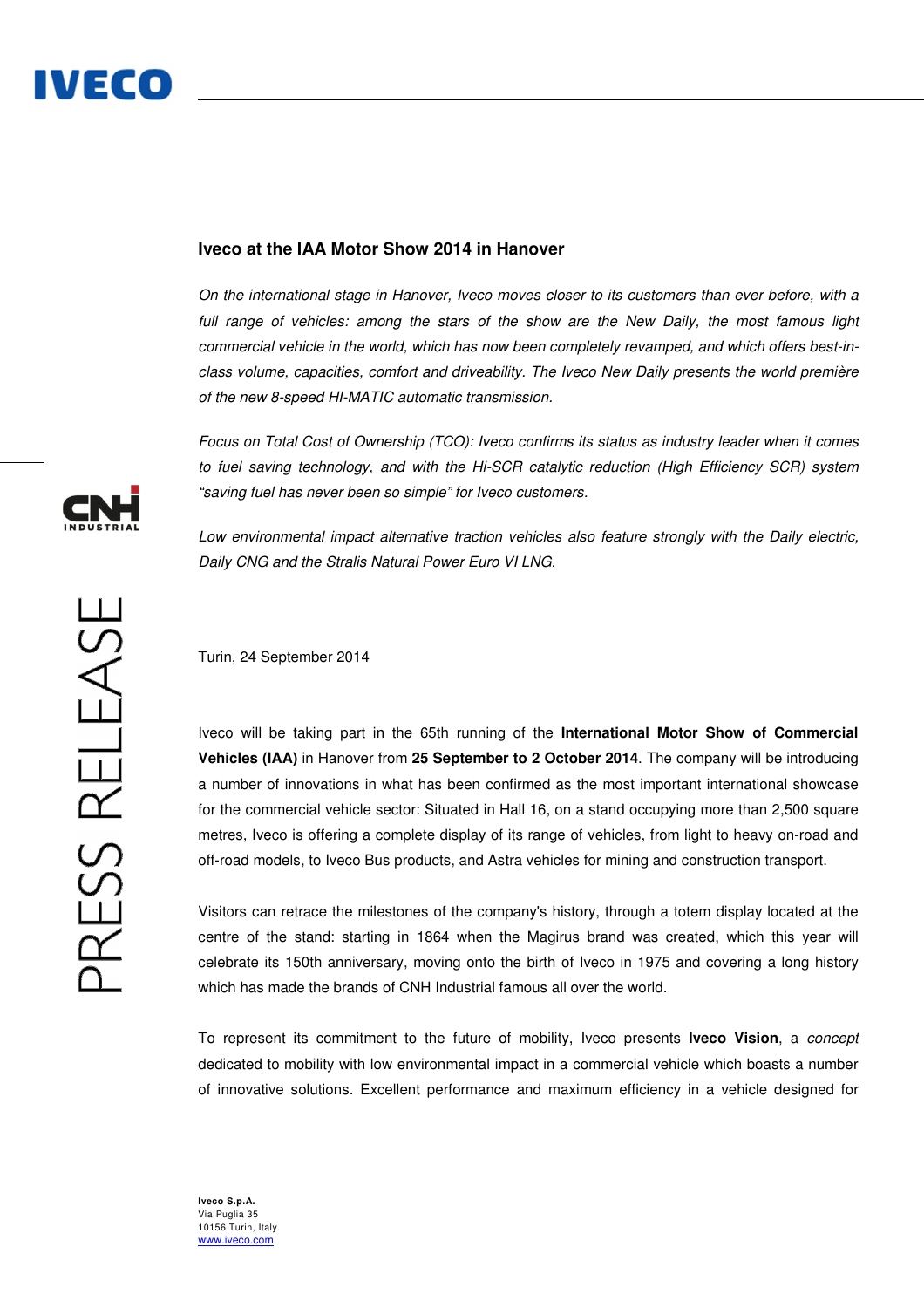

professional, sustainable use - not only an operational tool, but also a business platform and a mobile management centre. And that's not all: this solution is truly a "laboratory for the future", and involves more than 20 partners (including Bosch, Brembo, Dainese and ST) unveiling Iveco's roadmap of innovations in advance, with particular attention devoted to environmental impact, alternative traction, driver assistance and comfort, as well as improved productivity.

But the real star of the stand is the **New Daily**, the trusted business partner of the trade, distribution and transport sectors. The third generation of light commercial vehicle makes its début before the international public at large, following its official presentation of the beginning of June: a completely new vehicle which presents itself with a load space capacity at the top of its category, best-in-class for volume and capacity, car-like comfort and driveability and fuel consumptions reduced even further. 80% of the components have been completely redesigned, but the New Daily keeps its classic chassis structure; an integral part of its DNA, ensuring strength, versatility and durability over time, as well as recognised bodybuilding flexibility (for the chassis cab versions). In the area dedicated to the New Daily, technological innovation acts as an underlying theme and plays a leading role with the exhibition of the most popular underbody components: the **F1C engine**, the new 8-speed **HI-MATIC automatic transmission** and the new **Quad Leaf suspension**.

**Boreal Metallic Blue,** the launch colour of the New Daily, will dominate on a banner which will adorn the walls of the stand, reminiscent of the vehicle's front grille and confirming the strength of character of this colour which reminds us of the sky, the sea and the strength of nature.

Iveco also links this colour to its own message of environmental sustainability and respect: a responsibility which the company demonstrates in Hanover, with a display featuring two of its alternative fuel vehicles. First up is the **New Daily CNG,** which maintains the same strong points as the diesel version in terms of torque, comfort, useful payload and driveability. It is joined by the **Stralis Natural Power Euro VI running on liquefied natural gas (LNG) – this vehicle features a** new fuel tank fully complying with the revised Regulation UNECE R110, permitting type-approval for LNG vehicles.

An outdoor exhibition area offers visitors the opportunity to explore and test drive the **New Daily Electric**, which retains the main wining characteristics whilst managing to surpass the previous versions of the model in terms of reliability, comfort, and productivity, setting an absolute record for payload of an electric vehicle – and with zero emissions. The New Daily Electric has been completely renewed and now introduces an innovative driver interface system, developed and integrated in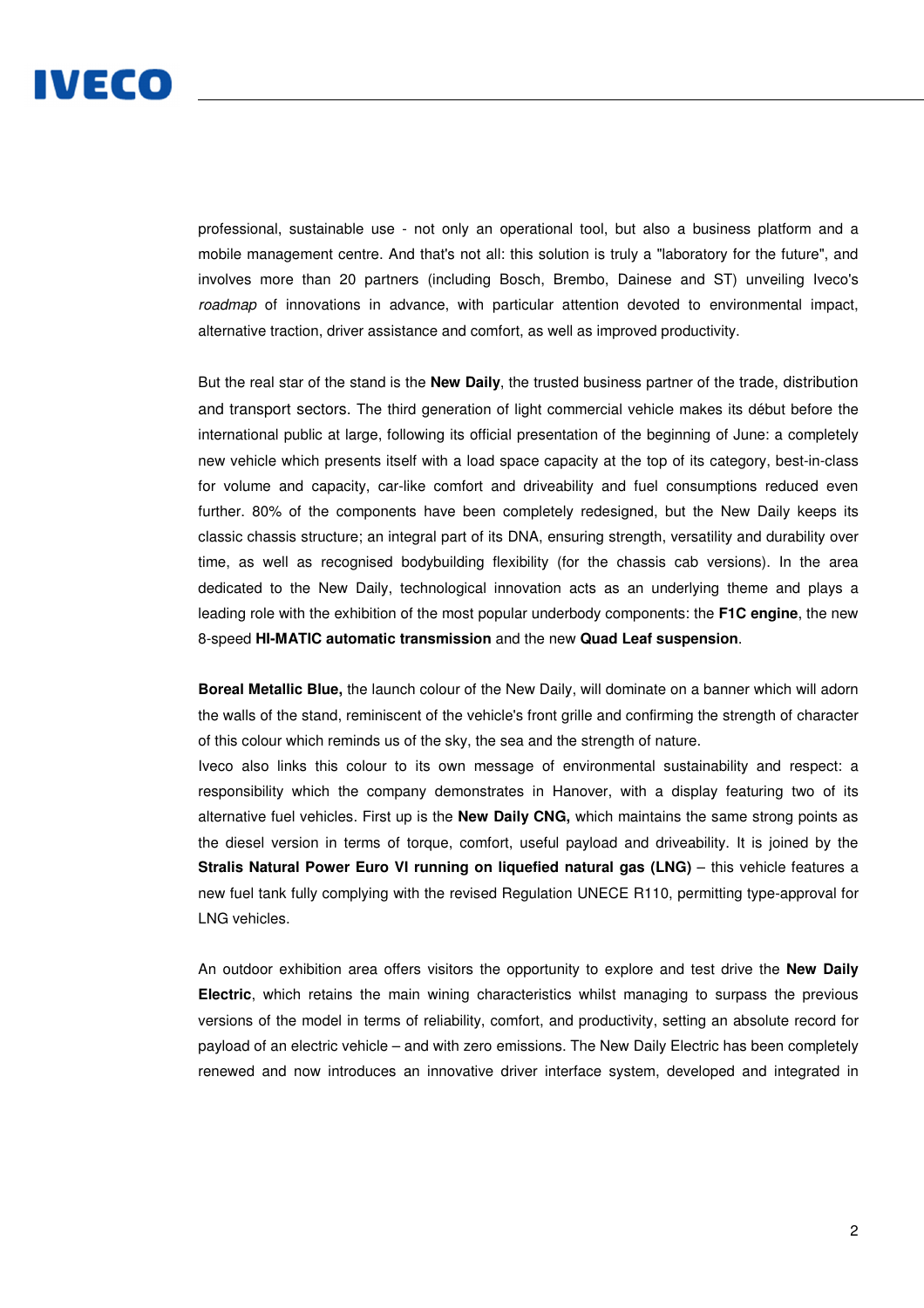# IVECO

collaboration with TomTom. The vehicle will be available from 2015 in van, lorry and minibus versions.

**For Iveco customers, "saving fuel has never been so simple"**: this is the objective of the company which, at the Hanover 2014 International Motor Show, has confirmed its status as industry leader for technology and above all, for fuel consumption, placing the patented Selective Catalytic Reduction system, **Hi-SCR (High Efficiency SCR)**, firmly back in the spotlight.

In an area dedicated to Euro VI engines, displaying the Iveco Tector 7, Cursor 13 and Cursor 8 CNG engines, Iveco is once again putting **Hi-SCR** firmly back in the spotlight, the exclusive technological system providing an exclusive solution, which does not require EGR, and which significantly contributes to lowering the total cost of ownership.

Combined with the optimised aerodynamics and driveline, Hi-SCR achieves an overall saving of fuel by 4.5% compared to the previous Euro V version. This solution **is featured on all Diesel engines of the Tector and Cursor family that are mounted on the Iveco Bus, Eurocargo, Stralis and Trakker range of vehicles.** 

**The whole exhibition area represents the strategy implemented by the company in recent years, with an ongoing focus on creating value for those who use Iveco vehicles in their daily work, turning this into productivity, quality and comfort, through new technologies that make using the vehicles simpler and safer**, **with a view to reducing operating costs.** Investments for the development of product offer, in the **light** sector with the launch of the New Daily; in the **medium**  sector with constant work to strengthen the concepts of versatility and efficiency of Eurocargo, in the **heavy** sector with particular focus on the reduction in the Total Cost of Ownership, on service excellence, product quality and infotelematic systems.

Investments have been made too in engine innovations, with the introduction of new solutions for efficiency and fuel economy, and also for business support structures; these include steps to strengthen the distribution network and to improve both the residual value and the commercial viability of used vehicles.

The vehicles on display include the **Iveco Vision**, six **New Daily models** including a van with the new total volume of 10.8 m<sup>3</sup> and the world première of the new **HI-MATIC 8-speed automatic transmission developed with ZF**, a cab with the new best-in-class total mass of 7.2 tonnes, and a Daily CNG. A **Eurocargo 4x4** (15 tonne) will represent the medium range vehicles; heavy range vehicles are covered by four **Stralis, one of which is fuelled by liquefied natural gas (LNG)** and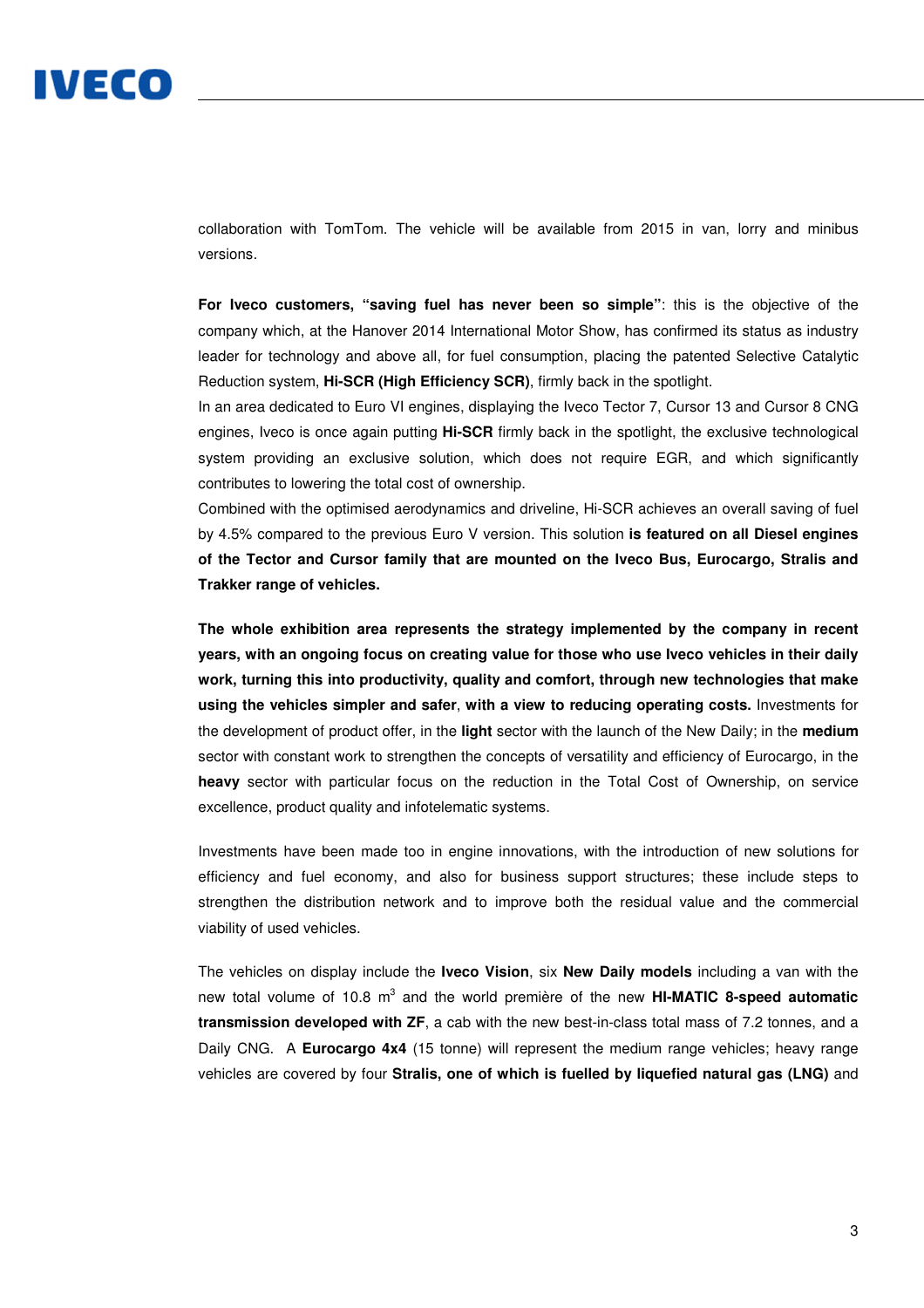

one a **Super-Light**, a special version of Stralis that employs specific technical solutions to reduce vehicle tare weight. There is also an **area specifically dedicated to off-road vehicles** with a **Trakker 8x4 and the Dakar Trakker**, which took part in the latest edition of the most famous rally in South America, and lastly the new **Astra HD9 with a 560 HP Euro VI engine**, presented for the first time on the international stage.

**Iveco Bus**, a CNH Industrial brand for public transportation, will also participate with the exhibition of its **New Daily Minibus,** a vehicle that combines the New Daily's many qualities and advantages with the know-how of a market leader in the passenger transportation sector. Finally, there will be a **12 m Crossway Low Entry**, a universal bus suitable for both urban and interurban transport; this vehicle is the undisputed leader in its category across Europe and the model adopted by many of the leading European transport groups.

Alongside each vehicle there will be an iPad which visitors can use to navigate on three different channels: one showing a film dedicated to the vehicle; one to navigate the specific App and one with the technical specifications of each vehicle.

Lastly, the exclusive state-of-the-art system **IVECONNECT** featured on the New Daily, and on the Heavy vehicles Stralis and Trakker, takes centre stage in an area dedicated to showcasing the latest telematics. This revolutionary system helps take integrated and intuitive control of infotainment, navigation, driving assistance tools and advanced fleet management services. Driver and vehicle interface is in constant evolution, as the search for efficiency also involves easy-to-use monitoring devices that help to provide a productive work environment. IVECONNECT features a 7" touchscreen built into the dashboard and comes complete with radio, CD player, USB port compatible with iPod/iPhone and MP3 player, Bluetooth connection with steering wheel controls, plus an AUX/video output.

#### **The New Daily: heir to a long tradition, but completely revamped**

In the wake of its international launch, Iveco plans to unveil **the New Daily 2014** at Hanover as the shining star of the company stand. The New Daily, the third generation in the evolution of the vehicle, is the result of a perfect balance between tradition and innovation: a fully-fledged generational leap that is an important milestone for Iveco.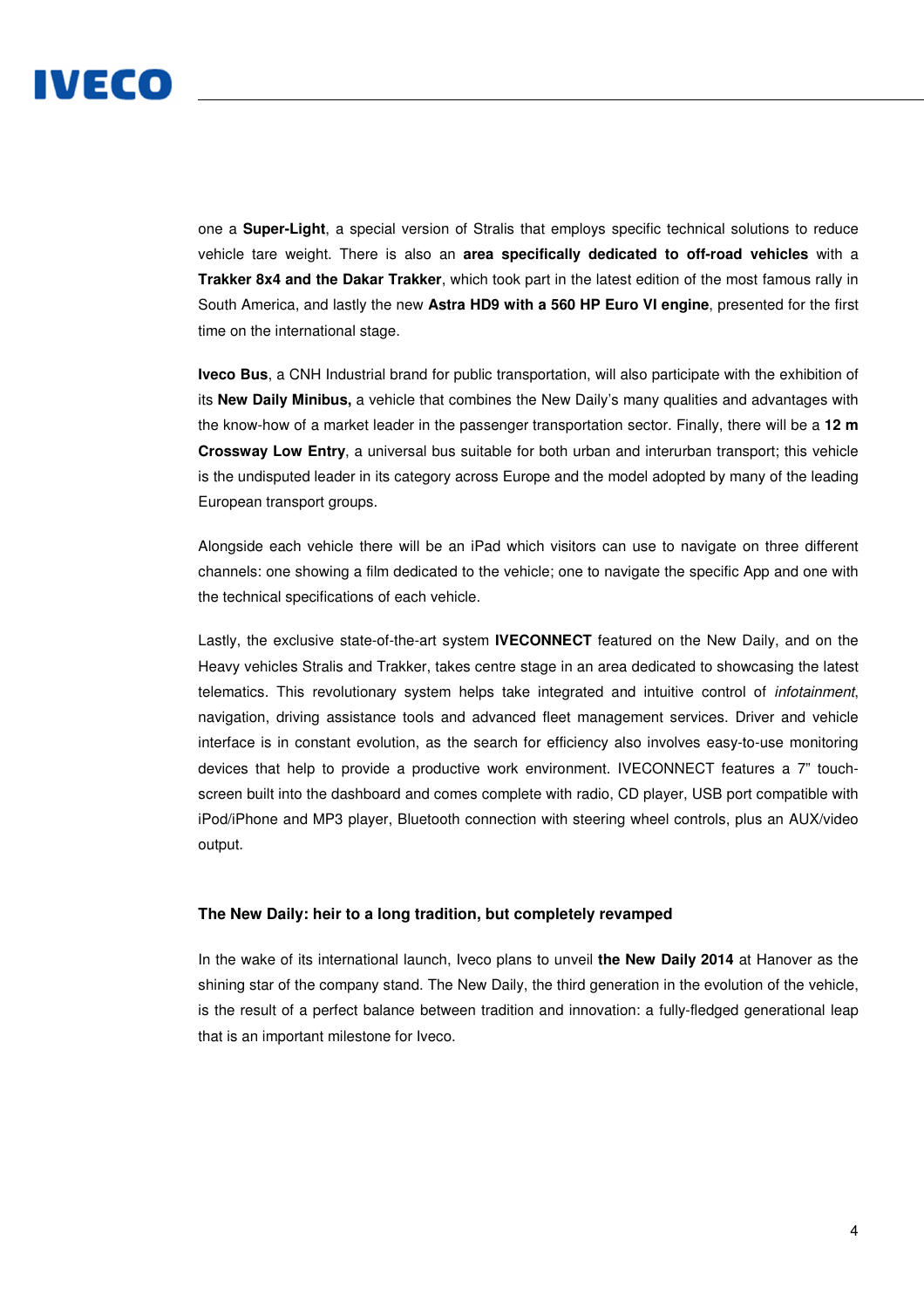Two vehicles in one for the best-ever Daily, a perfect balance between its extraordinary heritage here not only preserved but also enhanced - and the push for innovation: The working companion of choice for transport professionals, the new vehicle is presented as being convenient and practical to use as a light van, whilst continuing to offer the maximum reliability, efficiency and versatility that have always made the Daily a reference point for the sector. **80% of the components have been completely redesigned**, but the New Daily keeps **its classic chassis structure**; an integral part of its DNA, ensuring strength, versatility and durability over time, as well as greater bodybuilder flexibility for chassis cab versions.

Planning efforts have been focused on both versions, chassis cab and van, with an ambitious goal: to consolidate the vehicle's status as leader in both sectors, with a view to achieving improvements in fuel consumption, ergonomics, ride comfort, handling and manoeuvrability. This gave rise to two new vehicles in one, a revamped Daily chassis cab and a Daily van. For the van, the primary goals were to improve handling performance and load carrying capacity, thanks to **optimised load space volumes** and ease of use, with a **more accessible loading platform.**

The capacity of the van has been greatly improved by redefining the ratio between wheelbase, overall length and loading length: these new benchmarks for volume are making their début on the international market, with **models in 18 and 20 m<sup>3</sup> sizes, along with the 10.8 m<sup>3</sup> version - best in** class for loading efficiency, an index which measures the ratio between the length of the load compartment and the total length of the vehicle.

This new architecture, with elongated wheelbase and reduced rear overhang, ensures that the New Daily offers **excellent driveability** without compromising on the vehicle's superior agility in tight spaces. The new **Quad-Leaf** front suspension, standard on all models up to 3.5 tonnes, constitutes the excellent blend between the two previous single- and twin-wheel versions, guaranteeing increased load carrying capacity of the first and ground clearance and maximum allowed payload on axles of the latter. For single wheel models, the rear suspension has also been re-designed, with two important results: a decrease in the height of the load platform by approximately 55 millimetres to facilitate vehicle loading and unloading, and a reduction of oversteer in load transfers when cornering. The combination of the new front and rear suspension systems, and the new longer wheelbases for the van produce a dynamic, category-leading performance in terms of safety and stability.

A major innovation is the **new HI-MATIC 8-speed automatic transmission** that establishes best-inclass standards for flexibility, efficiency and fuel economy, ensuring maximum travel comfort. HI-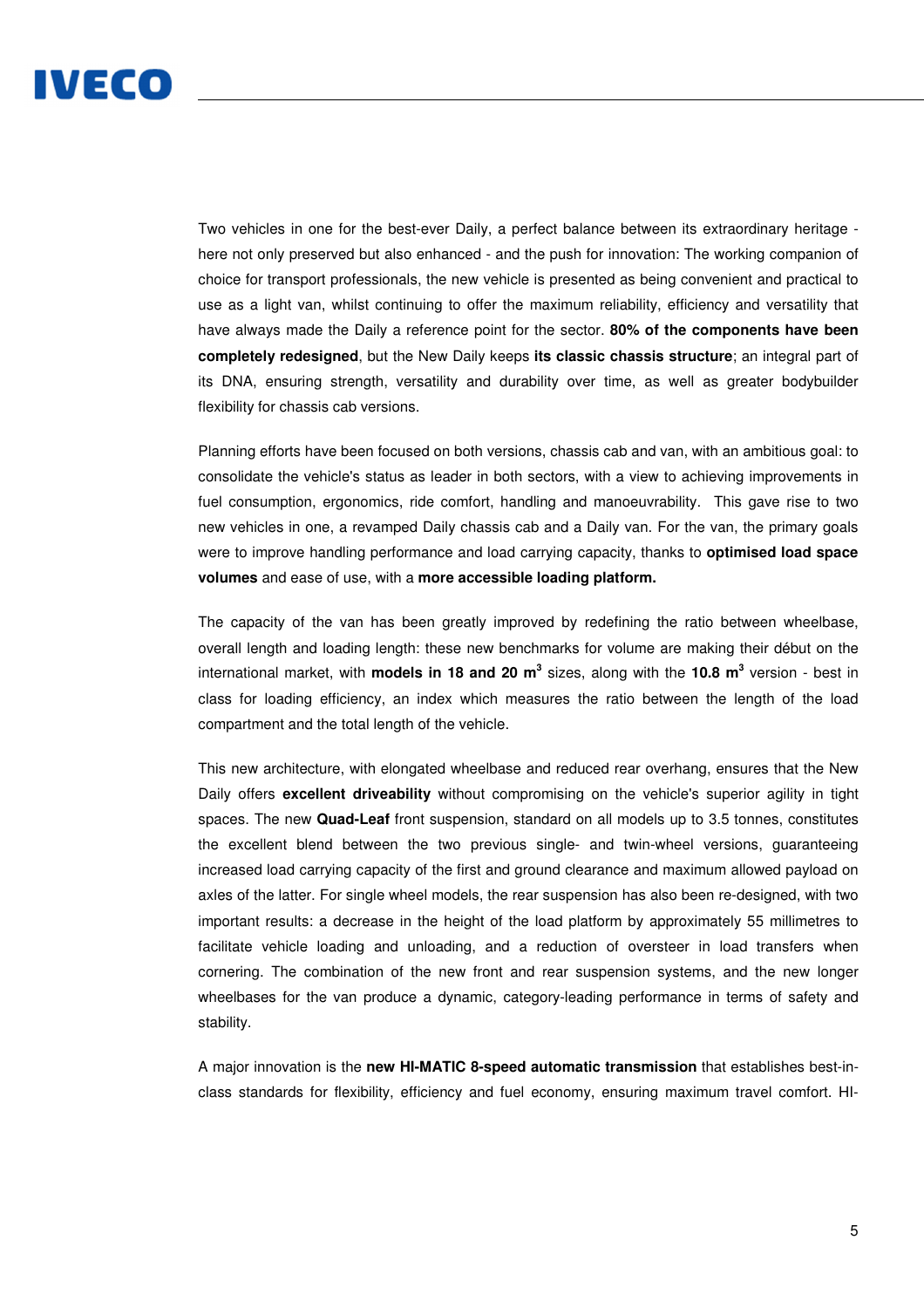

MATIC changes quicker and more precisely than even an expert driver, needing less than 200 milliseconds for a gear shift when greater acceleration is required. With a torque of up to 470 Nm and thanks to the electronic control of the gear changes, HI-MATIC – the first 8-speed automatic transmission to be applied to the commercial vehicle sector - is perfect for the New Daily and for its high performance engines which offer up to 205 HP .

Thanks to the availability of the 8 speeds, **HI-MATIC** provides a wider range compared to the traditional 6-speed transmissions, allowing for a quicker and more precise gear change. The ability to select the optimum gear for the current engine speed ensures it is always in its ideal operating range, which results in improved acceleration, maximum comfort and lower fuel consumption. The electronic management allows the driver to select the best driving mode for the various requirements of the route. In particular, there are two settings that can be selected by the driver: **Eco mode**, during which smooth and low speed gear changes are carried out to emphasise comfort by reducing fuel consumption to a minimum, and **Power mode**, through which the transmission carries out quicker gear changes and at higher speeds, ensuring a precise engagement of the gears for enhanced driving performance.

The new automatic transmission offers the same towing strength of its mechanical counterpart which tops off at 3,500 kg, guaranteeing an optimal pick-up start, thanks to the combination with the Hill Holder system (the anti-rollback system for uphill starts), coming as standard on the New Daily.

As consolidation of the leadership held by Daily for the market segment of GVW above 6 tonnes showcased at Hanover, Iveco has released the **all-new 7.2 ton GVW version**, which allows for unrivalled performance and payloads (up to 4.9 tons) in its sector.

The third generation of the Daily is also strongly focused on business needs, and allows for a significant **reduction in fuel consumption** compared to the previous model, with a notable improvement in the **total cost of ownership of the vehicle**, together with best in class performance and a wide range of engines, transmissions and axle ratios.

But that is not all: the **comfort** of the vehicle has also been greatly improved. The driver of the New Daily can benefit from a more comfortable and quieter interior compartment that guarantees the driving position and sensations typical of a premium automobile, as well as a multitude of closed and open storage compartments. The ergonomic design of the controls is at the top of its category, the sound insulation has been improved, the air conditioning system is more efficient and driving comfort is excellent in all load conditions.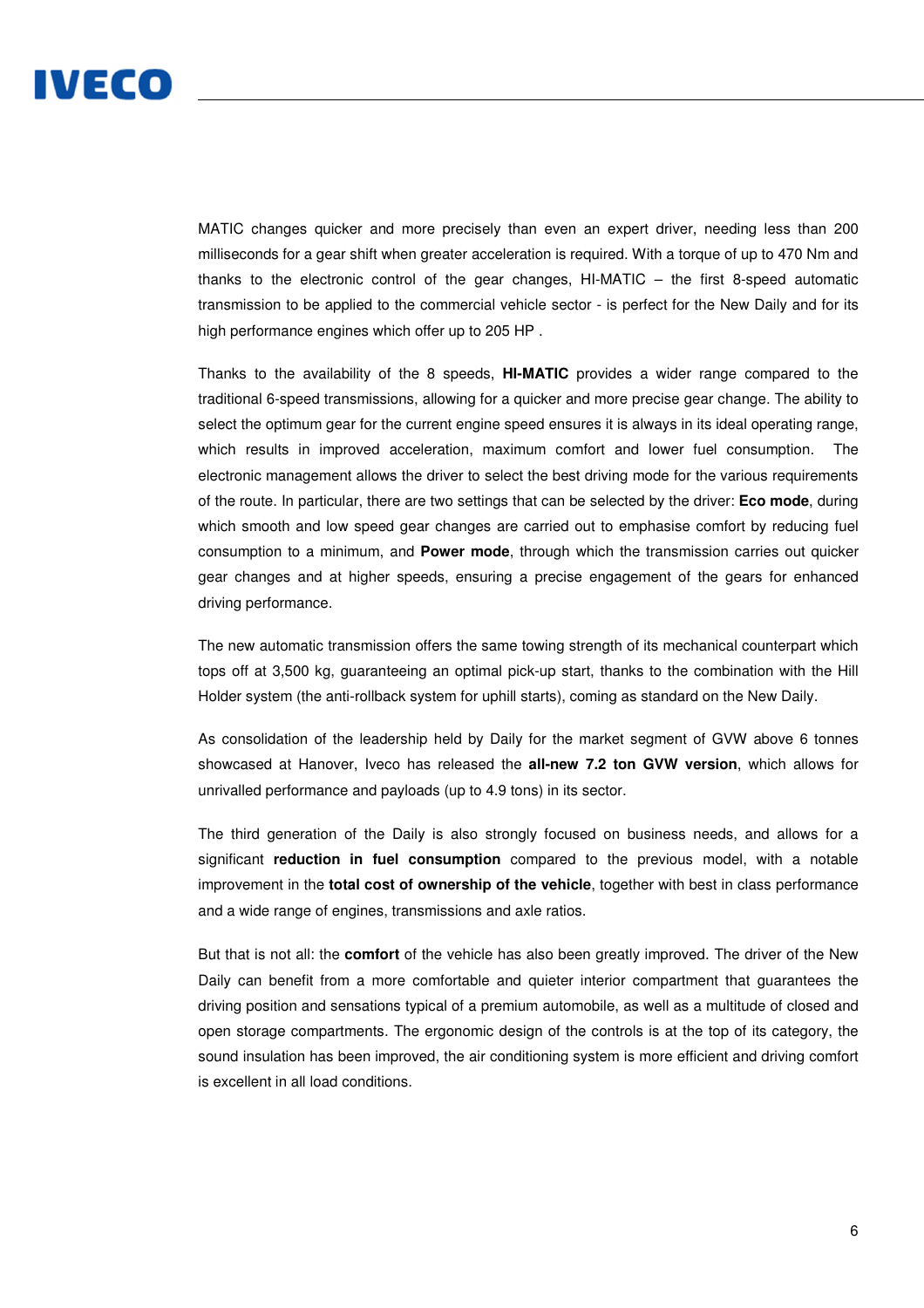

Iveco has also created a new app for New Daily, available on iPhone, iPad and Android devices via the Apple App Store and Google Play. The app offers a choice of six languages: Italian, English, Spanish, French, German and Polish. Through an interactive menu, this **"NEW DAILY"** app allows you to discover the key innovations introduced with the new vehicle, along with all the services that Iveco offers its customers. Among the main features are the 360 ° visualisation of the interior and exterior, the product configurator, and the "X-ray" view setting for the most advanced technical features.

The area also features a wall display that showcases the complete range of new accessories dedicated to the New Daily, a comprehensive offering that not only meets the needs of all Iveco customers, but also emphasises the aesthetics of the vehicle: from the **luggage rack**, which includes its own wide selection of accessories, suitable for all configurations and wheelbases, to the **complete protection system** focused on increasing the active and passive safety of both vehicles and pedestrians in case of a crash; and also including the **spoilers**: characterised by a tough design and made from an innovative material, these easily fitted to the vehicle's roof.

### **Iveco's commitment in the field of sustainable mobility: the New Daily CNG and Stralis LNG**

Innovation and sustainability are two inseparable concepts. Iveco consolidates its leadership in the **natural gas vehicle sector** with a complete range of light, medium and heavy commercial vehicles and buses. The company has delivered more than 12,000 units in total, including 2,000 units in 2013 alone.

Iveco's stand at the 2014 Hanover Show will feature the **New Daily, the third generation of light commercial vehicle recently launched by Iveco in CNG version**, as well as the **Stralis LNG Euro VI, one of Iveco's range of heavy vehicles.** 

The **New Daily** powered by compressed natural gas (CNG) has the same strong points as the diesel version in terms of torque, payload and driveability. The ladder frame chassis makes the New Daily not just the preferred vehicle for bodybuilders, providing them with robustness and the ability to support heavy loads, but much more: as a result of the way in which the cylinders are mounted on the Natural Power model, there is no reduction in load space or to the flexibility offered to bodybuilders.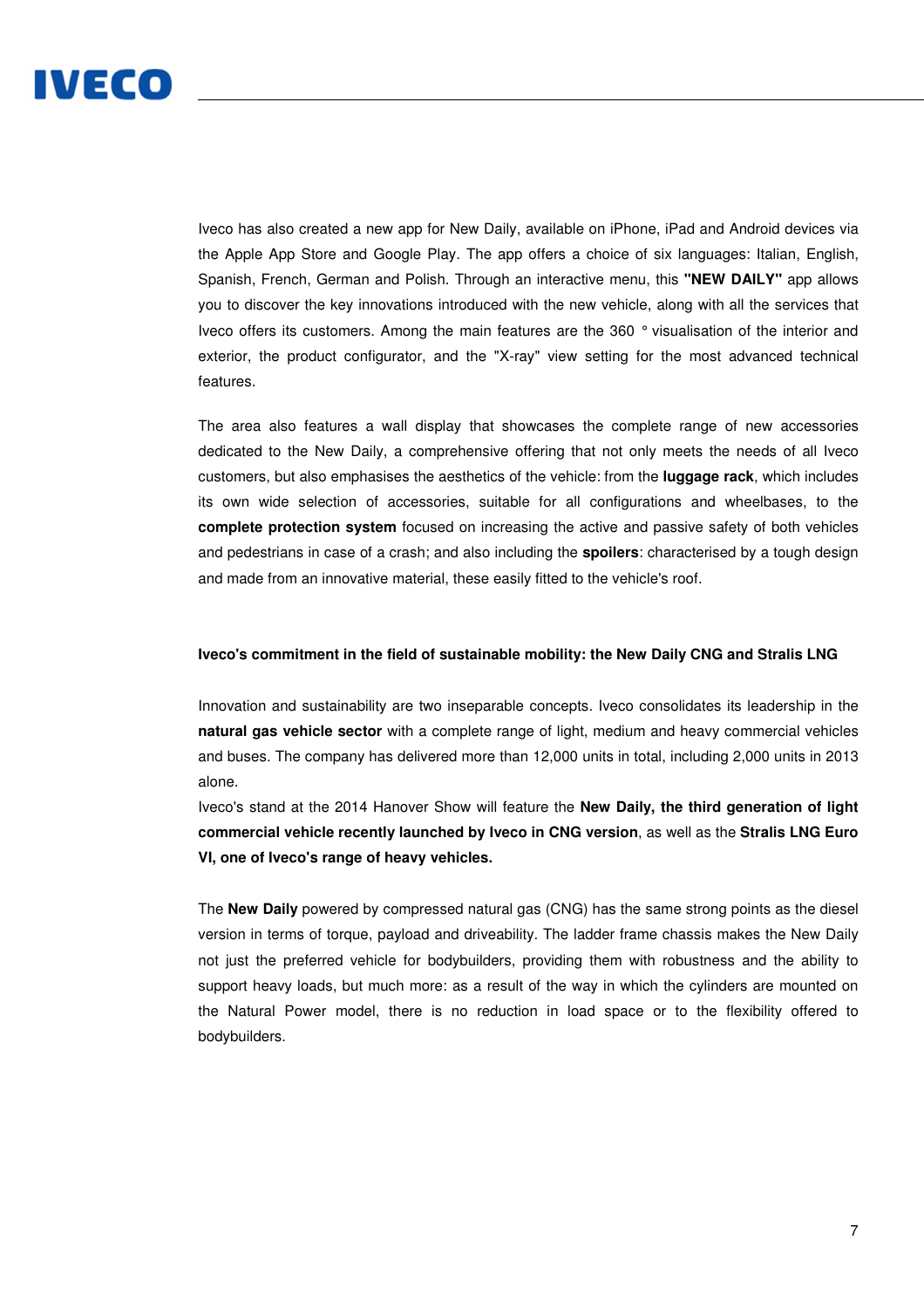

Also on display on the stand is a vehicle in Iveco's heavy range: the **Stralis Natural Power Euro VI fuelled by liquefied natural gas (LNG)** presented to the vast international audience gathered features a new tank that complies with the revision of UNECE Regulation R110, which allows European approval of LNG vehicles .This is an important new step for the sector, one that provides a strong expansion of the market for LNG-powered heavy vehicles for medium long-haul.

The Stralis LNG Euro VI has a range of more than 750 kilometres. The AT440S33T/P LNG tractor unit is equipped with four 70-litre CNG cylinders and an LNG cryogenic tank of 510 litres. Natural gas is stored in the liquid state at -130 $^{\circ}$ C and at 10 bar pressure, which is converted into its gaseous state before being injected into the engine.

There are many advantages to using this type of vehicle, both from the point of view of environmental sustainability and profitability for customers. Indeed, in terms of emissions, natural gas engines are more environmentally friendly than their diesel Euro VI counterparts. Natural gas is a clean fuel in terms of its minimal particulate (-95% compared to diesel) and NOx (-35%) emissions. Furthermore, these vehicles make it possible to reduce vehicle emissions of  $CO<sub>2</sub>$  from 10% up to 100% (Well-To-Wheel) if using bio-methane. Lastly, we have a quieter vehicle with an average decrease of 5 Decibel in comparison to its diesel counterpart, making it perfect for urban waste collection and night-time distribution.

From the standpoint of economic sustainability, the vehicle generates Total Cost of Ownership savings of up to 10%. Natural gas is also markedly less expensive than diesel, since it enables fuel costs to be reduced by up to 40%.

# **The showcase area for medium and heavy vehicles: Stralis and Eurocargo, savings champions**

Iveco is acutely aware of the importance of innovation as a driver for change and for the development of sustainable mobility solutions, and as such, has long chosen to provide customers with cutting-edge products which offer superior reliability, optimal performance, technological excellence and a favourable cost-benefit ratio. All of this is designed to enable Iveco to provide both large transport operators and retail customers with a product offering which ensures maximum efficiency in terms of fuel consumption, thus maximising productivity and above all reliability, whilst reducing maintenance costs and cultivating an excellent price-performance ratio.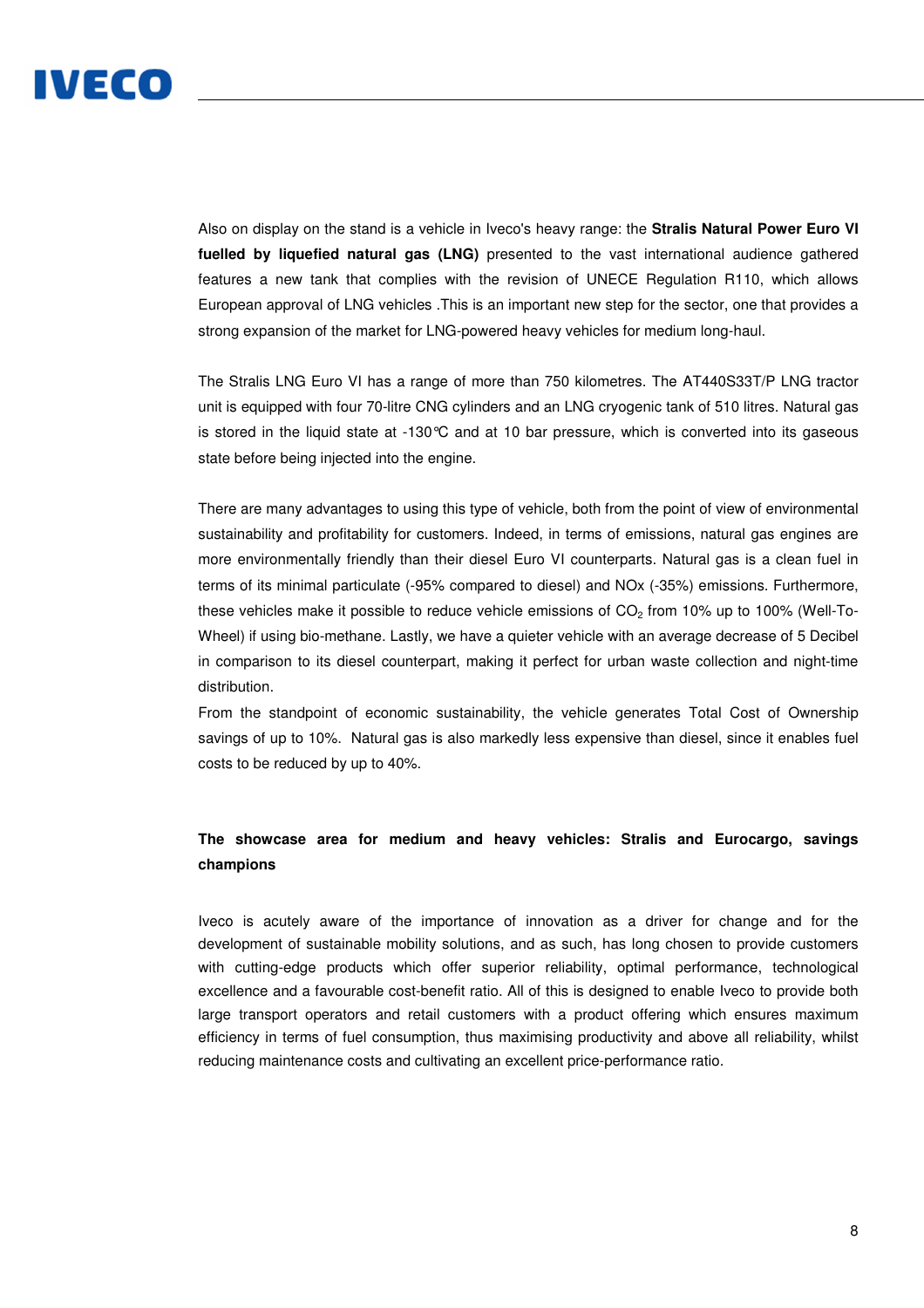

Iveco launches the all new **Stralis Efficiency Package**, a series of innovations aimed at reducing total operating costs for hauliers on three key fronts: fuel consumption, maintenance costs and a broader product offering.

Iveco's strategy for **reducing fuel consumption** targets two crucial factors: **the vehicle and the driver.** Consistent with the lineage of EcoStralis that continued with the Stralis Hi-Way Euro VI, **Iveco today brings further reduction in fuel consumption equal to 2%, bringing total savings to 4.5% compared to Euro V version.** Such performance is guaranteed by TÜV, one of Europe's leading centers of technical certification.

These results have been achieved by introducing new enhancements and include **Eco-Roll**, which is available with automatic transmissions, **improved thermal management of the engine** and the use of innovative **low-viscosity oil**. **Eco-Roll** is a feature that allows the vehicle to use inertia to its advantage when travelling on gentle downhill slopes. The system evaluates the road slope and "disengages" the powertrain if necessary, thus putting the vehicle into neutral. At the end of the slope, the system calculates and selects the optimal gear, thus re-establishing normal vehicle operation.

Improved **thermal management of engine oil**, in combination with the introduction of a **new synthetic lubricant**, SAE 0W-20, has made it possible to increase drive efficiency, further improving fuel economy.

**All Stralis vehicles with Cursor 11 and 13 engines will feature these enhancements.** 

Whilst these improvements impact vehicle performance, others concern driver performance: an efficient driving style permits fuel savings that are equal to or higher than any technological solution.

**Driving Style Evaluation** (**DSE**), already successfully introduced on Stralis tractors equipped with Cursor 11 and Cursor 13 engines, is now also available on 4x2 and 6x2 rigid vehicles, and it will soon be extended to vehicles fitted with Cursor 9 engines. Iveco developed DSE in order to enable the driver to improve their driving style in real time. It acts as a fully-fledged, cost-efficient, on-board driving instructor.

The system processes the data acquired and provides two types of feedback in order to improve driving style: an assessment of actual driving style, displayed on the screen with a clear and intuitive graphic, and suggestions for reducing fuel consumption. This system helps to achieve significant reductions in fuel consumption, generating **5% savings for expert drivers and up to 12%** for drivers with less road experience.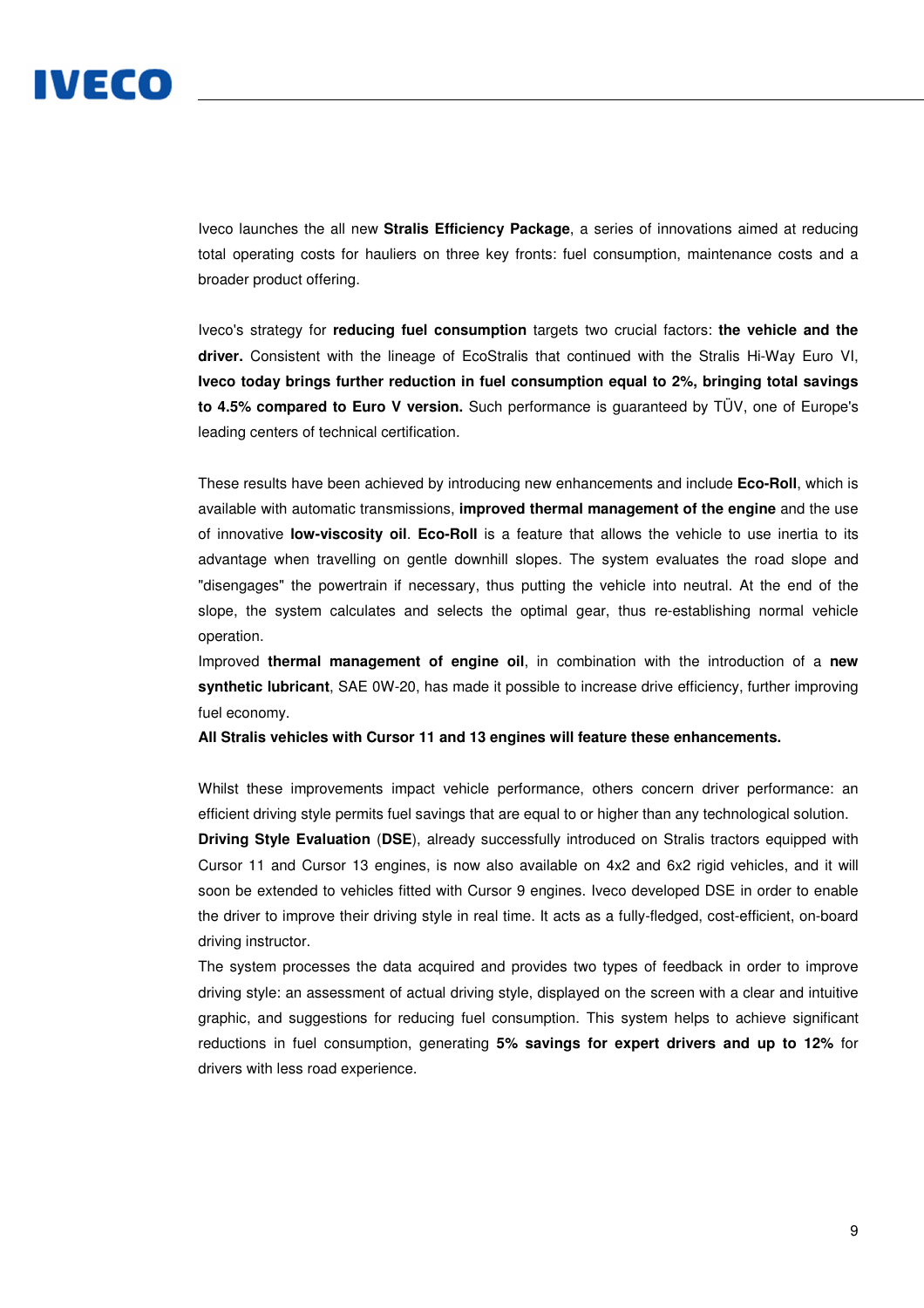

DSE is being offered in conjunction with **Driver Attention Support** (**DAS**), which constantly monitors the driver's level of awareness. It processes the movements of the steering wheel, and if it detects distraction from the road, it alerts the driver with an audible and visual signal.

With regards to **maintenance costs**, the replacement interval for the particulate filter (DPF) has been extended **from 450,000 to 600,000 kilometres for Cursor 11 and 13 engines**, making **Iveco Best-in-Class.**

In addition to driving style, the vehicle's innovations can generate average total operating cost savings of **€ 4,500 over three years**, based on an average annual mileage of 150,000 km.

A further novelty on the stand is about the new MICHELIN X® LINE™ Energy™ tires, allowing up to 3% fuel efficiency in the typical long haulage mission. This result is due to leading-edge technologies about tire architecture, compounds and tread pattern, delivering minimum rolling resistance without any comprise on other performances. These new tires will be commercially available as original equipment from 2015 with the first double-A labelling in fuel consumption for trucks.

The heavy range vehicles showcased on the Iveco stand include the Stralis Hi-Way AS440S48T/P with Efficiency Package and the Stralis Hi-Way AS260S42Y/FS. The offering also comprises a Stralis Hi-Road LNG AT440S33T/P model and a Stralis Hi-Road Super Light AT440S40T/P.

Iveco presents the **Eurocargo Euro VI:** a medium range vehicle with numerous achievements, reinforced by **reliability and flexibility, making it a multi-purpose vehicle that can be adapted for every mission type.** Europe's favourite "medium range", a veritable icon in its segment for its versatility, sets another record today by combining the cutting-edge innovation with superior power and optimised fuel efficiency through the **exclusive HI-SCR technology**.

**The new Tector 5 and 7 Euro VI engines** are the only ones in this segment to offer HI-eSCR technology thereby positioning themselves at the top of their category, supplying elevated and consistent performance. The new range includes three new Tector 5 models – with 160, 190 and 210 HP – and four Tector 7 models, with 220, 250, 280 and 320 HP. The displacement of the **Tector 5 and Tector 7**, **four and six cylinders respectively**, has been increased to obtain optimal versatility for various applications. The engine power of the **Tector 5,** with a displacement of 4.5 litres, has been increased by 13%, permitting the vehicle to reach 210 HP. The performance of the **Tector 7**  engine, with a 6.7 litre capacity, has also been improved with variants up to 320 HP thanks to a 7% increase in power.

The introduction of these innovative new features has had a positive effect on the TCO (Total Cost of Ownership - the cost of managing the vehicle), Iveco's real "focus" when designing all the vehicles in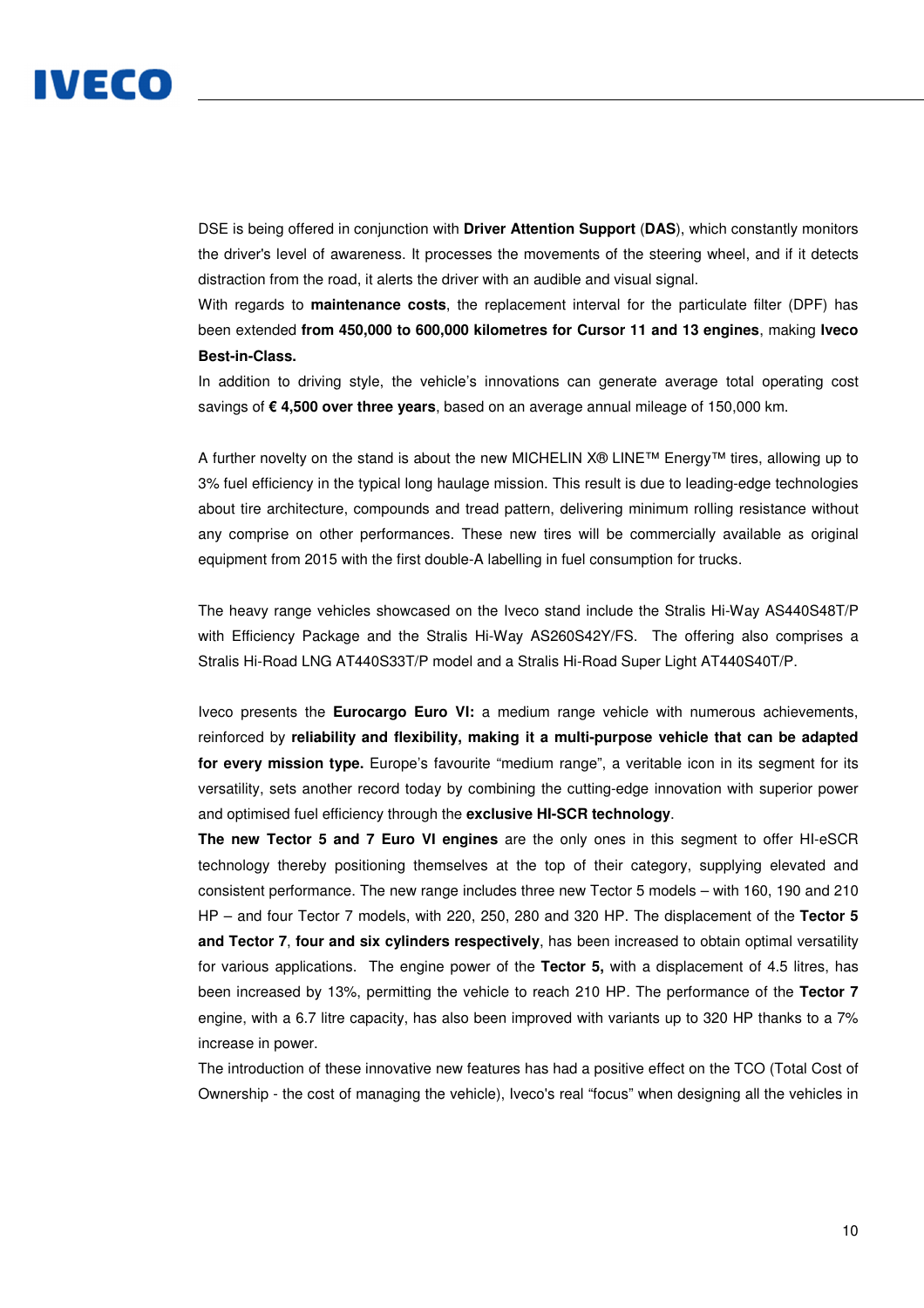

the range. For the average vehicle carrying out varied missions which will alternate between urban, inter-urban and motorway travel, the efficiency of the **HI-SCR system allows drivers to maintain unchanged the equivalent consumption (diesel + Urea). The HI-SCR system technology provides improved performance on inter-urban missions, with a 2% reduction in fuel consumption.** Furthermore, across all missions, the upgrading from the 6 cylinder 220 HP Euro V **to the new 210 HP 4 cylinder Euro VI brings a reduction in fuel consumption equivalent to 4.5%.** 

Eurocargo is the medium-weight vehicle suitable for all applications, thanks to the unrivalled range of engine powers, wheelbases, capacities, transmissions and suspensions available. The flexibility of the Eurocargo is undisputed and it is a model that continues to be a point of reference for competitors. The vehicle is able to carry out all of the principal missions in its category: from distribution to the transport of refrigerated goods, from construction to municipal services; as well as being a specialist for meeting the demands of the market: from fire protection to waste collection and the transport of people.

**The model on display at the Hanover trade show is a Eurocargo 4x4, model ML150E28 WS.** 

## **The off-road expo area: Trakker and 560 hp Euro VI Astra H9**

The stars of the off-road expo area are the **Trakker 8x4 and the Trakker** which took part in the **latest edition of the Dakar** rally. Iveco's quarry and construction site vehicle can operate on impracticable, uneven terrain, withstanding constant stress and offering incredible performance. Iveco has created the perfect vehicle for heavy work in terms of productivity for the customer, with superior design, robustness and functionality.

Trakker's characteristics, both sturdy and versatile at the same time, as well as the many customisation options, make it possible to configure a vehicle able to satisfy any transport and construction need.

The Trakker features ZF gearboxes which embody both ergonomics and performance. These include the Ecosplit 9- and 16-speed manual gearboxes, both equipped with a "servo-shift" servo-assist system which offers a more comfortable and safer driving experience, and the Eurotronic 12- and 16 speed automatic gearboxes, with gear selector built into the steering column switch, which improves driver comfort.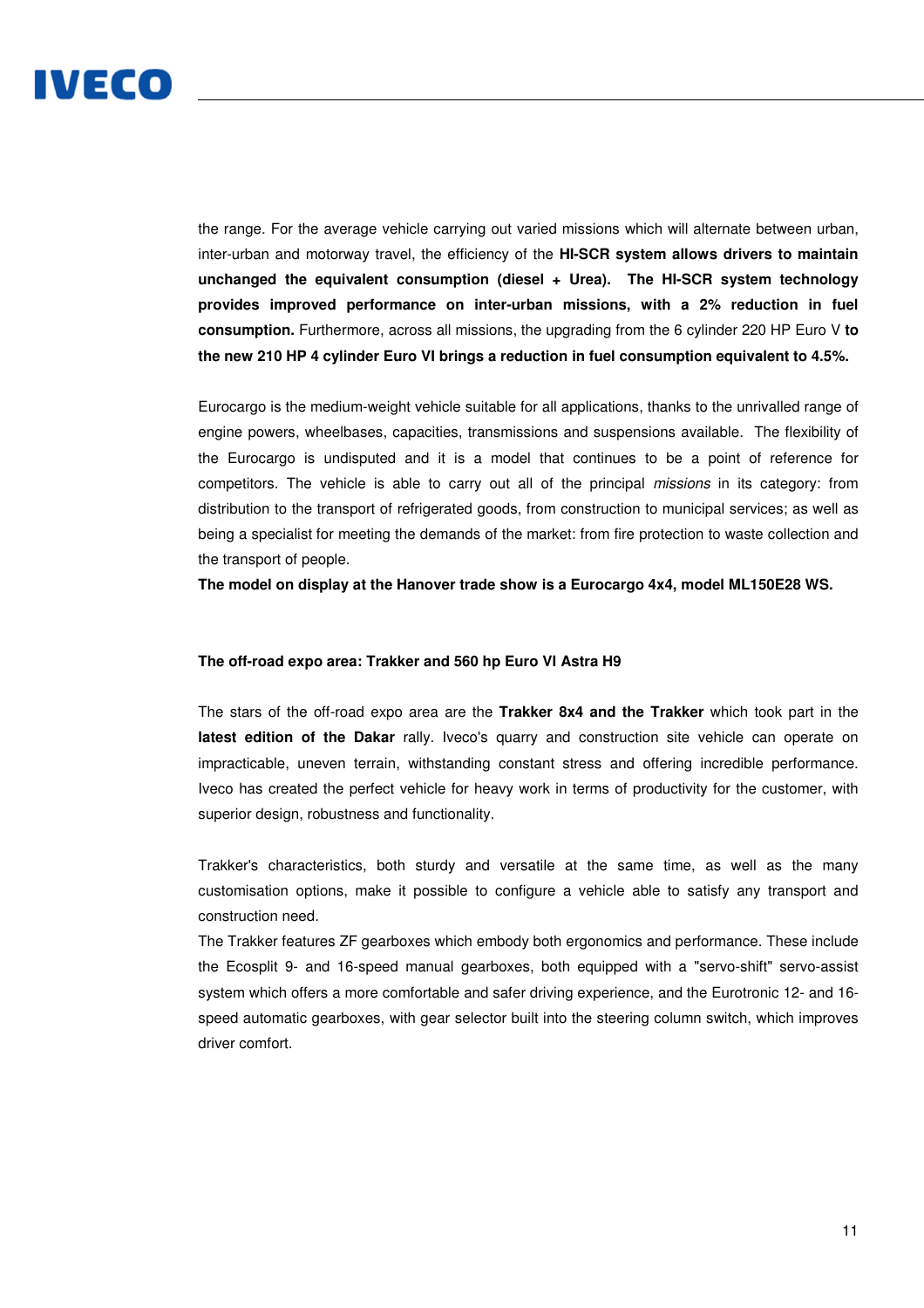The Trakker comes with the reliability of the Cursor powertrains which guarantee power and durability in the long run; and are designed to ensure excellent performance, contained TCO and superior driver comfort.

The Trakker showcased at Hanover is the new AD 340T40B model, equipped with the Cursor 9 400 hp engine with VGT. This all-new model affords performances comparable to that of a vehicle equipped with a Cursor 13 410 hp engine, whilst reducing vehicle mass by 250 kg with the same configuration. This solution is particularly suitable for the transport of concrete, when the useful load of the vehicle is essential for the productivity of the construction industry.

The off-road offering in Hanover continues with the Astra brand, which is exhibiting the new **HD9 Euro VI equipped with the 560 hp Cursor 13 engine**. The model on display is a HD9 8x4 84.56.

Robust, versatile and simple: this is how we can sum up the character of one of the most specialised ranges of off-road vehicles designed for heavy duty work in the oil, mining, quarry and exceptional loads sectors. This is a vehicle with an original and resolute design that, thanks to its excellent performances in terms of engine power and maximum torque and the renowned structural robustness of the chassis, make Astra the ideal partner for those who demand the most under any operating conditions.

The entire kinematic chain is designed to handle the most challenging missions: the 560 HP, Cursor 13 Euro VI engine, with state-of-the-art HI-SCR system, achieves a maximum torque of 2500 Nm. Moreover, the action of the variable geometry turbine (VGT), that allows high torque values to be maintained for a wide range of engine speeds, helps increase the performances of the engine itself providing punch and pick-up under any conditions.

The real strong point of the Astra vehicles is its chassis, built out of special steel with the highest level of resistance and high elasticity, thanks to the two flat beams running parallel to each other for the entire length with a C section (320  $\times$  90  $\times$  10mm) and joined to each other by crosspieces. With the highest Rail Bending Moment (R.B.M.) compared to competitors' vehicles, Astra's chassis is renowned for its ability to transport heavy loads on any terrain conditions, reducing torsion stress and ensuring great stability even with very high centres of gravity.

The simple structure of the vehicle, both electrical and mechanical, permits the assembly of the most demanding outfittings and facilitates maintenance work under any conditions and in any place.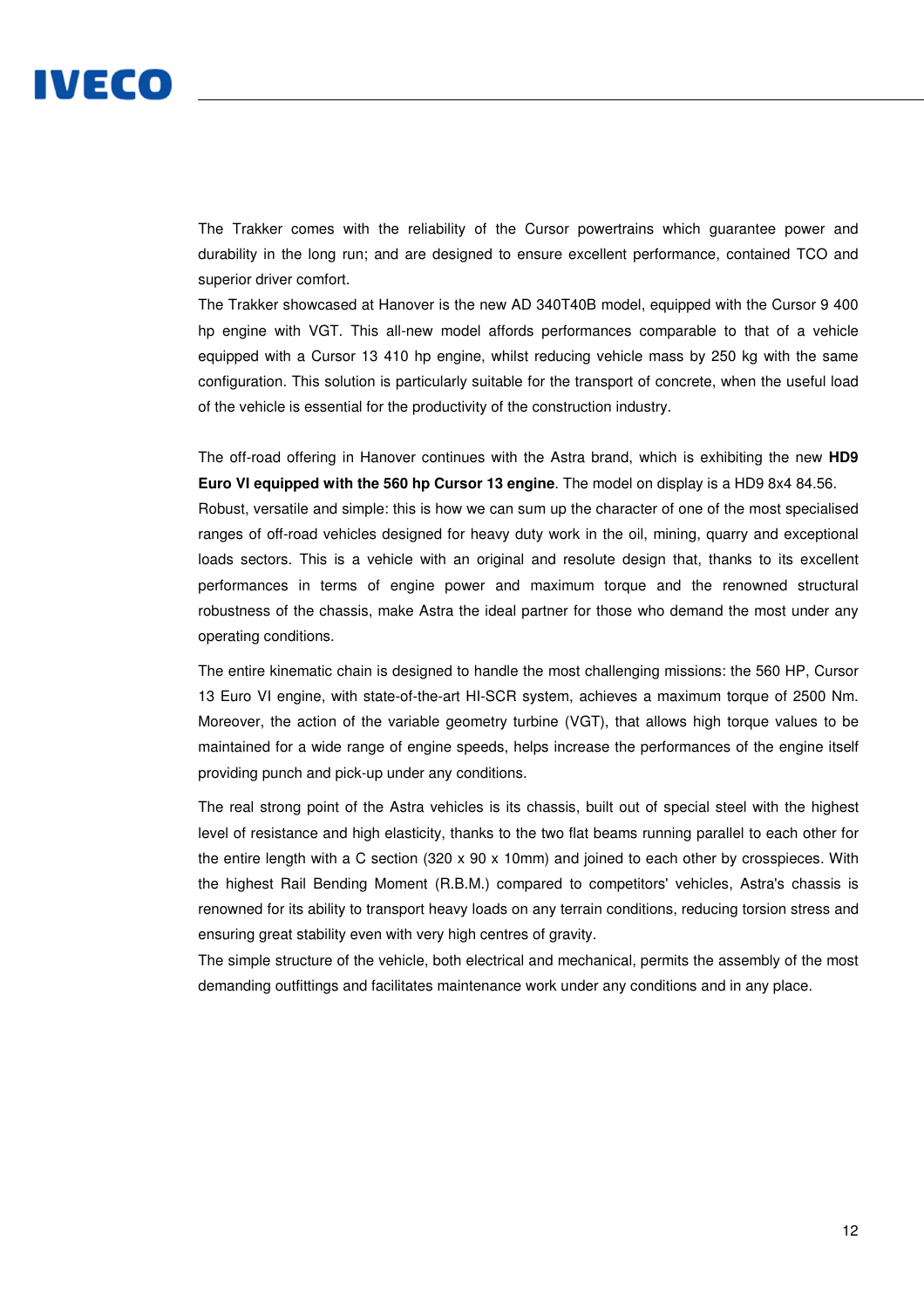#### **Iveco Bus: excellence in passenger transport**

Iveco Bus is a major player in the field of public transport, and among the leading bus and coach manufacturers in Europe. Iveco Bus designs, manufactures and markets a broad range of vehicles that meets all the needs of public and private operators: school, intercity and tourism coaches (Crossway and Magelys models); standard and articulated city buses, including BRT dedicated versions, with a strong leadership in clean technologies such as CNG and Hybrids (Urbanway and Crealis models); minibuses for all passenger transport missions (New Daily models) and chassis for bodybuilders (Eurorider, Daily, Euromidi models).

Iveco Bus employs over 5,000 people across two production units, in Annonay (France) and in Vysoké Myto (Czech Republic). The extensive Iveco Bus and Iveco service network guarantees assistance around the world wherever an Iveco Bus vehicle is at work.

By attending the Hanover Show, also Iveco Bus intends to convey its strengths in terms of innovation, such as sustainable mobility, technological excellence, reduction of total cost of ownership and high added value for the customer in terms of quality, comfort, design and profitability. One of the undisputed stars of the 2014 Hanover Show is the **New Daily Minibus**, available in several different versions. This vehicle satisfies the needs of all customers operating in the collective passenger transport sector, whether for interurban, tour or school bus services.

Iveco Bus, one of the European leaders in the sector, is proud to present the **New Daily Minibus, the best-in-class for capacity**.This new model is the crowning achievement of a major design project, with a focus not only on complying with Euro VI-imposed emission levels, but also on the provision of an innovative new vehicle which combines the renowned qualities of the Daily with the expertise of one of the industry leaders in the passenger transport sector. New methods and control systems have led to the optimisation of the entire production process, with the greatest impact coming from the innovative production line at the Suzzara plant in Italy, entirely dedicated to the manufacture of the Minibus.

The new generation of the Daily Minibus offers all the advantages of the New Daily, including new architecture, a new range of longer wheelbases, new interior and exterior design and a new driver's seat with ergonomic dashboard, across four different models for four main activity types: intercity, tourist, urban and school transport.

The on-board safety and comfort of both the driver and passengers is a top priority for Iveco Bus. The driver can rely on safety systems, like the ESP (Electronic Stability Program) and the LDWS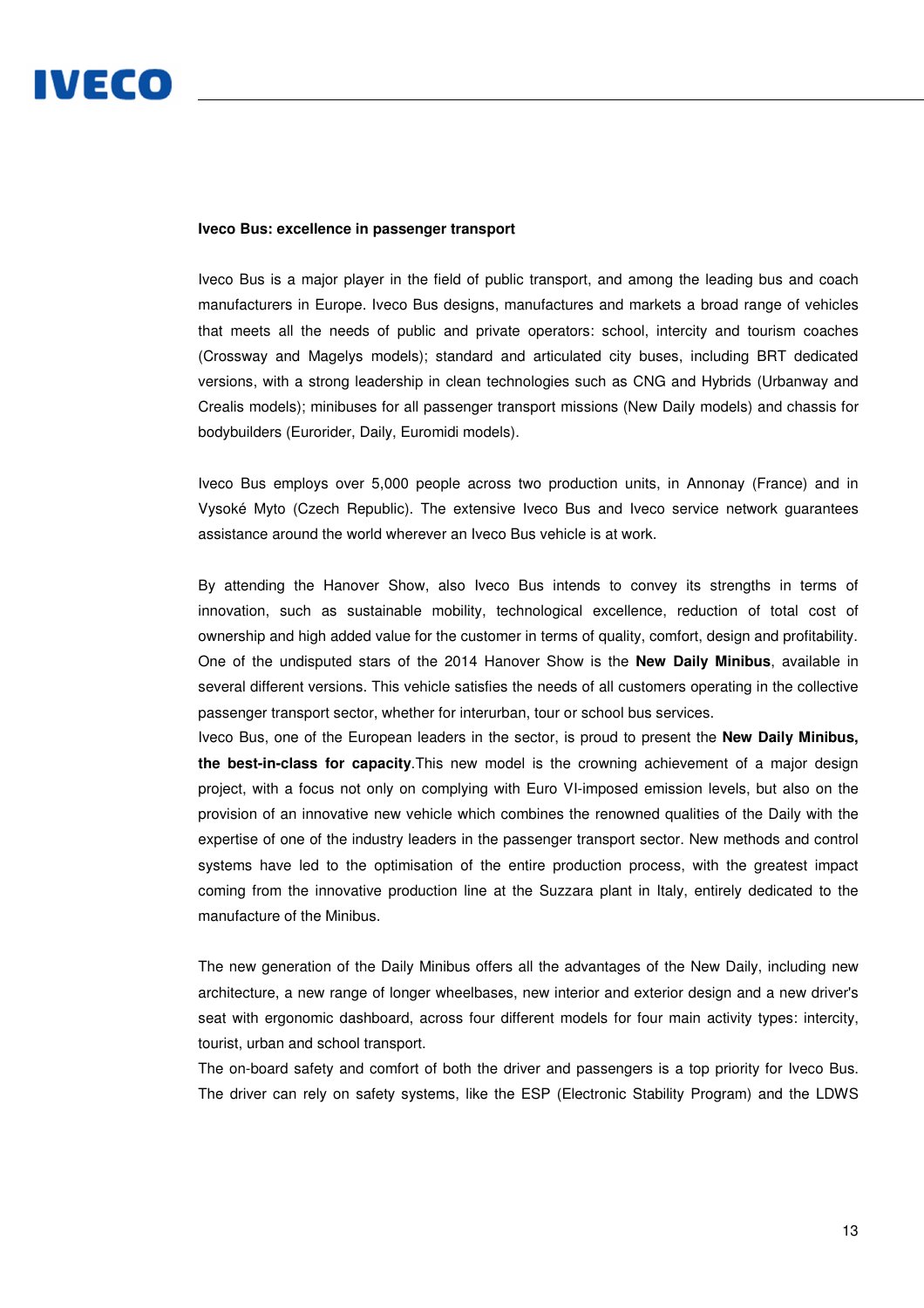# IVECO

(Lane Departure Warning System, an important safety aid for preventing the involuntary crossing of lanes on the motorway and the driver nodding off), and on an unrivalled degree of comfort and driveability.

The lower position of the new driver's seat and the smaller steering wheel make vehicle handling much easier and more enjoyable. New, modern interiors are tailored to passenger comfort, and are designed to make even the longest journey pleasant, with improvements to the climate control and ventilation systems, whilst the improved air suspension system offers a much smoother ride.

Innovative new developments include the top-of-the-range 6.1 tonne version with a longer 4,100 mm wheelbase which seats up to 22 passengers plus the driver and a guide (the maximum seating capacity for this class of vehicles) and 30% more storage capacity in the luggage compartment compared to previous versions.

The **New Daily Minibus** is available in the following versions: **Tourys, Line, Citys and Pop**. The New Daily Minibus **Tourys** is similar to the Gran Turismo vehicle range both in terms of comfort and style, with an even more pronounced "family feeling" with this wide Iveco Bus range. The vehicle features all-new floor and ceiling trim and comes with other features such as LED lights and individual climate control vents.

The Daily **Line** is the most versatile version of the Minibus, ideal for interurban transport or school bus services. Available in three different wheelbases with two door types and different seating layouts, the vehicle seats up to 22 passengers and can be equipped with optional equipment such as a wheelchair ramp.

The Daily **Citys** has been exclusively designed for transport in small urban and suburban areas. Also available in a CNG fuelled version, the vehicle features a central double door and a rear door with wheelchair access via a dedicated ramp.

The New Daily Minibus **Pop** is the school transport vehicle dedicated to the Italian market. Available in diesel and CNG versions, it has a maximum seating capacity of 45 primary school or 32 high school students.

The Daily Minibus exhibited on the Iveco stand is a **60C17 Tourys** and features a 4,100mm wheelbase (vehicle length of 7.50m) and GVW of 6.1 tonnes. The vehicle is fitted with a F1C 3.0 litre 170 HP engine, rear pneumatic suspension, automatic air conditioning, tinted double-glazed windows, 19 reclining seats + an extra seat for a guide, individual LED spotlights, passenger USB ports on the longitudinal sides, complete audio/video system with DVD player, 17'' LCD screen, refrigerator and a 2.5  $m^3$  rear luggage compartment.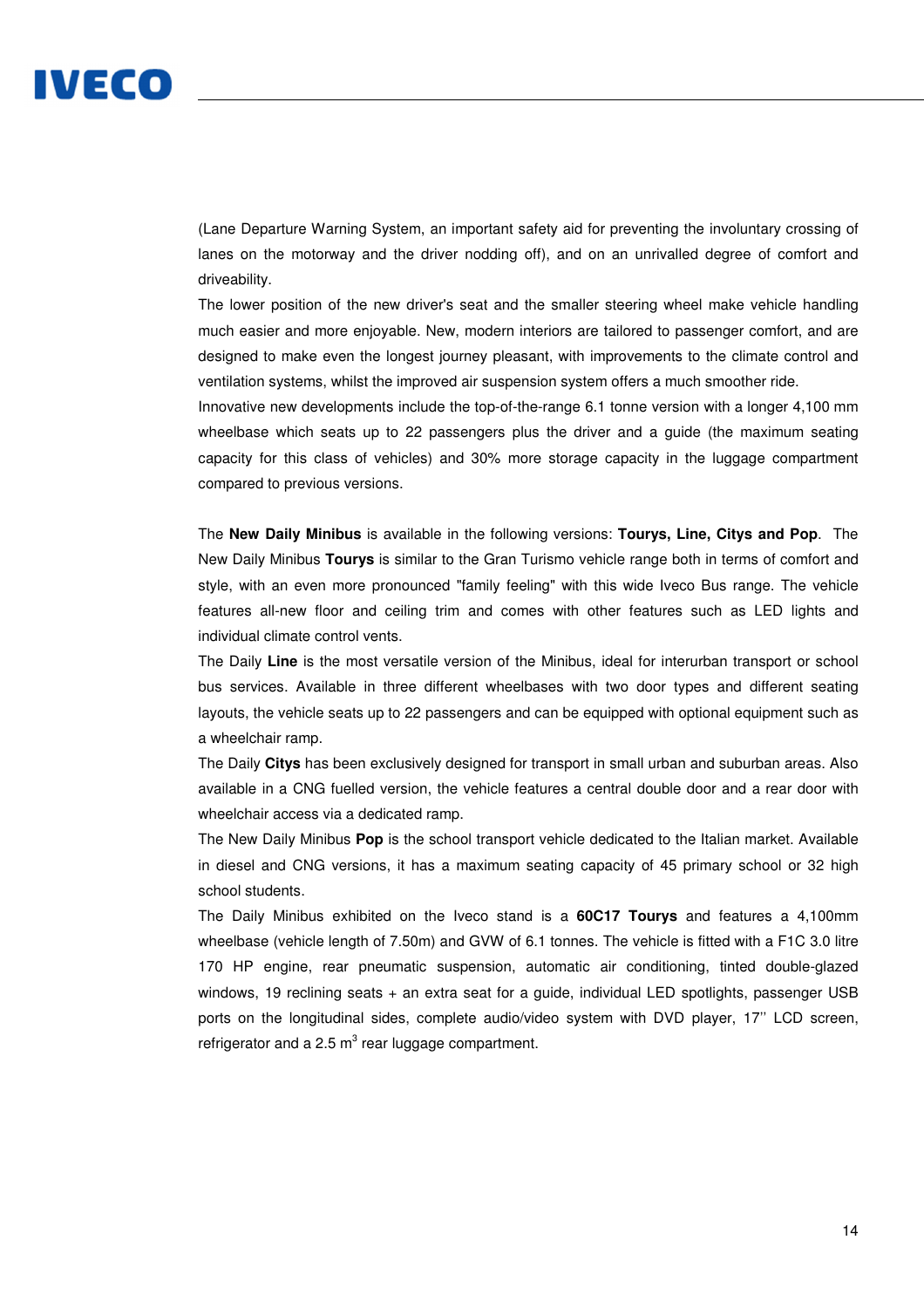

At Hanover, Iveco Bus also presents a **Crossway Low Entry (LE)**, part of the Crossway family which is the undisputed leading range in intercity buses in Europe: since its launch in 2006, over 20,000 Crossways have been sold to many of the major European passenger transport operators, and have always met with great customer satisfaction.

# **The 13 metre Crossway displayed on the Iveco stand is a LE city version for Deutsche Bahn, equipped with a Tector 7, 285 hp, with 45 seats.**

The **Crossway LE** is equipped with a driver's cab which complies with EBSF/VDV requirements; the application of these regulations, the main objective of which is to ensure high levels of driver comfort and safety, has led to a complete redesign of the Crossway LE driver's seat, with mobile dashboard and adjustable depth.

The driver's cockpit in the IVECO BUS fully meets the required ergonomics, workplace accessibility, heating, and ventilation parameters, and it is one of the best in terms of visibility and internal noise level.

The Crossway Euro VI range demonstrates its versatility, from interurban to school transportation, with three new optimised lengths (10.8m, 12m and 13m) and comes in five versions:

LE (Low Entry), approved for urban and intercity versions;

**Pop**, exclusively for school transport applications. Thanks to an innovative seat concept, the 13 metre Crossway offers a capacity of 63 seats, and is the only vehicle of its size on the market to provide this: whilst continuing to provide excellent handling and manoeuvrability;

Line, for short and medium length intercity routes;

**HV (High Value**), equipped for top-of-the range comfort;

**Pro**, the perfect solution for regional transport and combined transport applications, combining increased accessibility and comfort.

Considered to be a real "money maker" due to its versatility and profitability, the Crossway Euro VI further strengthens its status as industry leader in terms of accessibility, manoeuvrability and comfort. The Euro VI also offers greatly improved on-board comfort, cutting noise inside the vehicle by over 50%. Already recognised by professionals as "the best driving seat on the market in terms of ergonomics for the driver", the new Crossway Euro VI version is even more comfortable and spacious, with an increased length of 10 cm.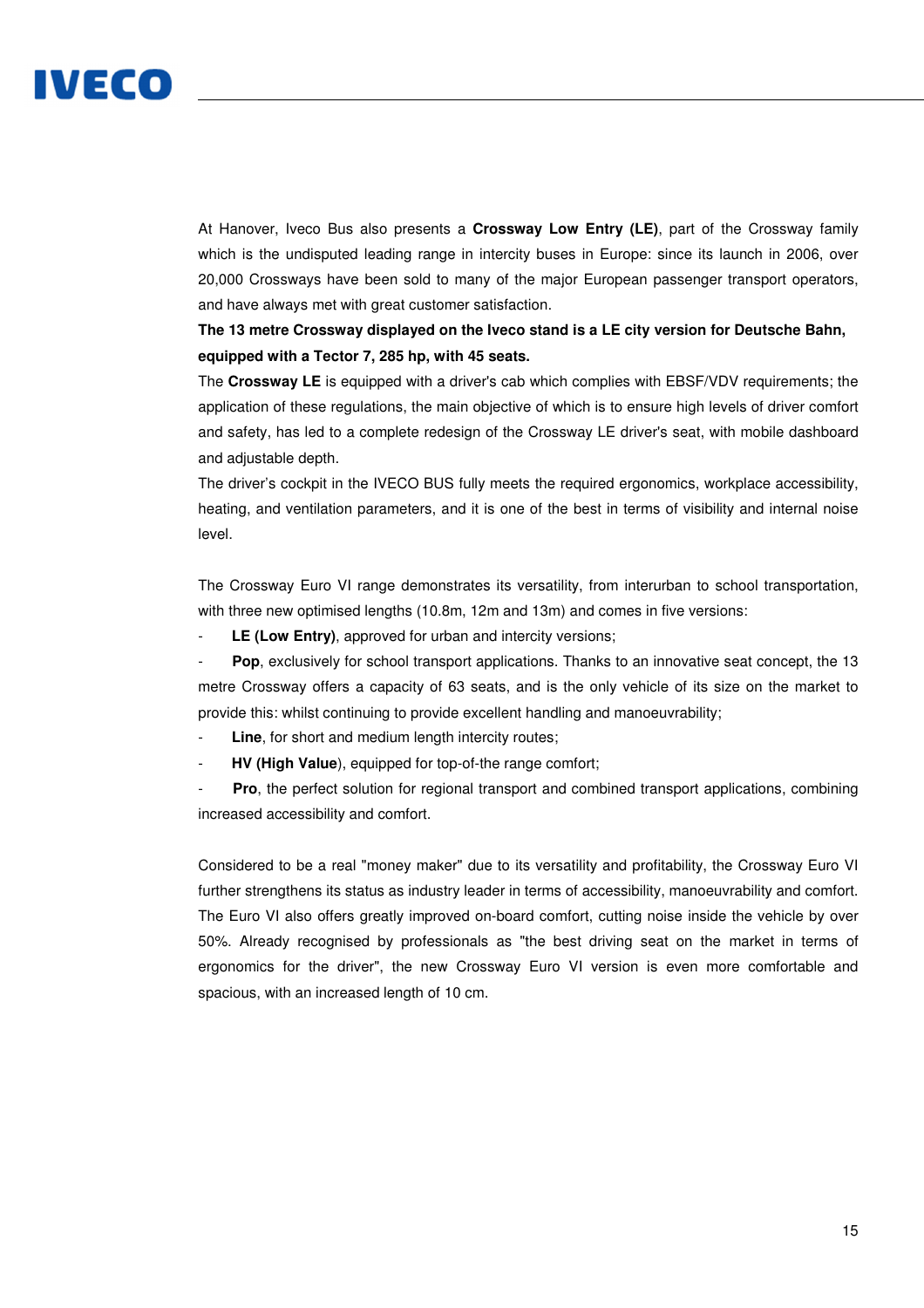# **The Iveco Service area dedicated to aftersales**

Aftersales service is one of the key factors which influence buyers when choosing a vehicle. The **Iveco Service** area at the Hanover Show aims to demonstrate the company's service excellence and to gain recognition as a loyal, unwavering business partner for all customers.

Indeed, a substantial portion of Iveco's stand is devoted to the world of aftersales service, with an offering which encompasses **original equipment new and re-manufactured spare parts** to help customers to maintain the residual value of their vehicle over time, plus **a wide range of modular and flexible servicing-repair and extended warranty contracts** and exemplary service designed to meet our customers' every need.

Iveco's aftersales services have been conceived to maximise the vehicle uptime and reduce TCO (Total Cost of Ownership).

This year, the Iveco service area will be brought to life in a range of innovative ways, with a view to engaging customers by offering a complete experience which centres round the quality of the products and services provided by the manufacturer, optimising business profitability. This "virtual tour" starts with the reproduction of a spare parts warehouse where visitors can appreciate the quality of the original products and of the logistics services, leading all the way to the interiors of a **New Daily Service Van.** equipped with the most sophisticated diagnostic *tools* for quick and effective road-side repair, managed by highly qualified personnel.

On the occasion of the IAA 2014 Hanover Show, Iveco, as member of the CNH Industrial Group, débuts the **new packaging and identity of spare parts carrying the** "**CNH Industrial Genuine Parts logo**", with the aim of enhancing the CNH Industrial brand globally, leveraging the strength of each of the 12 brands which make up the group in order to standardise and optimise the management of over 5 million spare parts, as well as affirming the quality and performance of its original spare parts.

Starting from October, dealerships representing the 12 CNH industrial brands will receive original spare parts under a new guise, as "**CNH Industrial Genuine Parts**". This launch has been accompanied by a major communication campaign, with a slogan proclaiming "**Together we are stronger**"; and it is this slogan, along with a strong brand image, that symbolically conveys the origins of this project and the advantages of the new identity.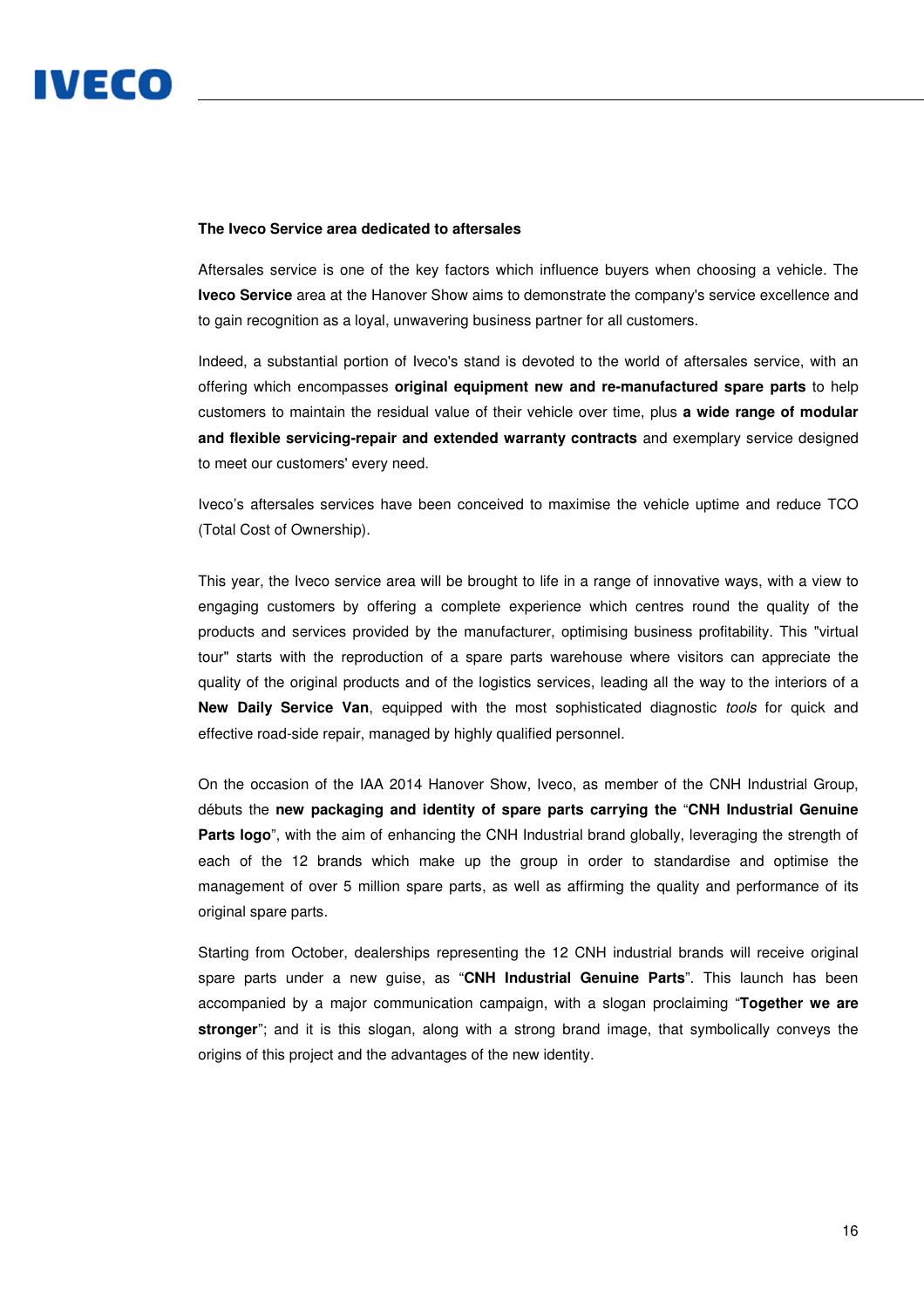

Furthermore, Hanover will also serve as the stage for Iveco to première the "**Iveco Service Pack**", a three-year servicing contract for all Iveco Daily vehicles with between three and eight years of service life. With the new "Iveco Service Pack", Iveco Daily owners will benefit from a simple and inexpensive maintenance contract, while the dealer will be able to take advantage of a tool which serves to increase customer loyalty to the authorised network.

Finally, as part of its commitment to establish a close and lasting relationship with its customers, Iveco supports all New Daily purchasers with the newly-conceived "**Daily Club**" plan, a unique opportunity dedicated to customers who want to enjoy exclusive privileges on purchasing their vehicle and throughout its service life. Special offers, events, new products, discounts on spare parts, accessories and services, and many other advantages will be reserved for members of this club throughout the year.